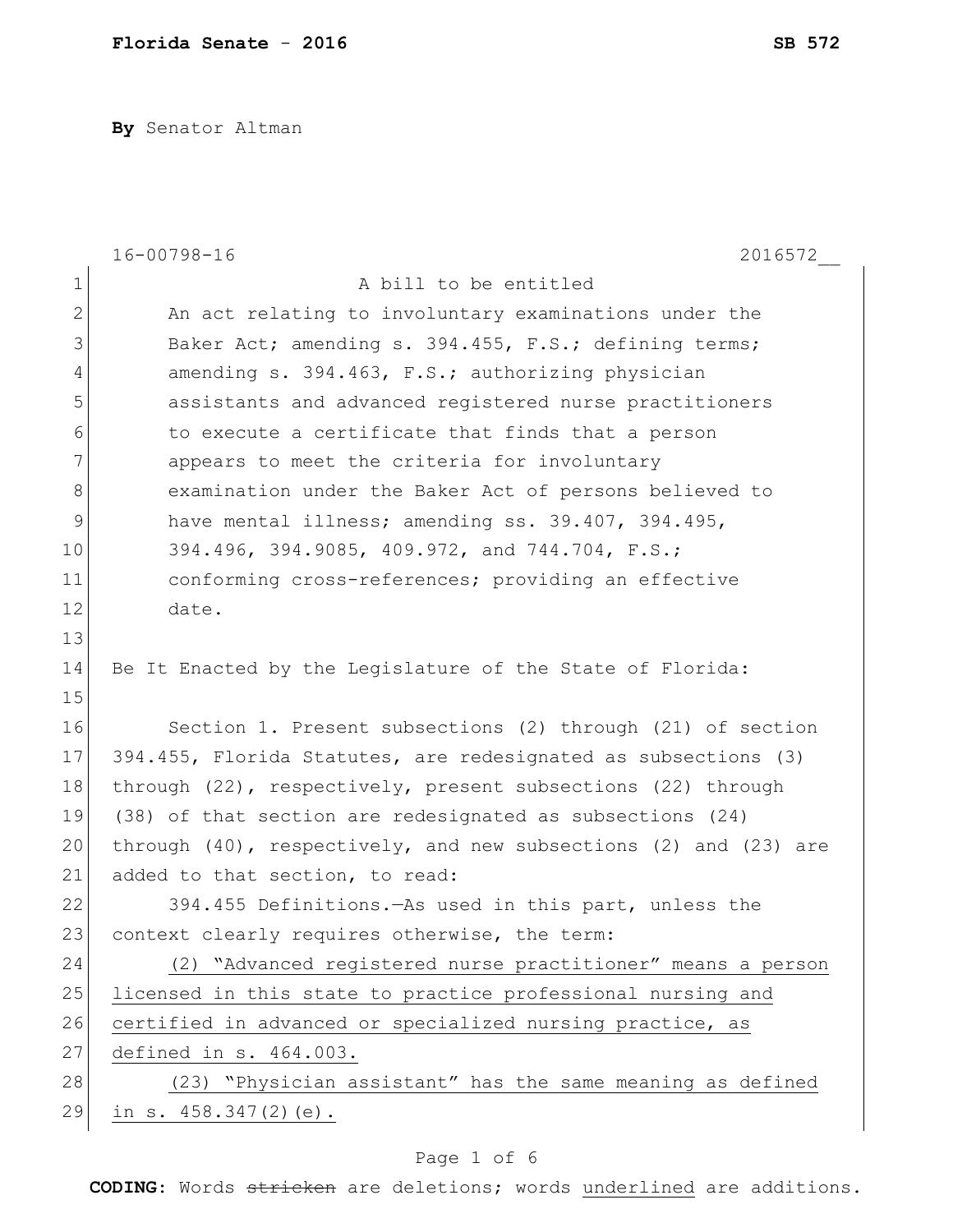16-00798-16 2016572\_\_ 30 Section 2. Paragraph (a) of subsection (2) of section 31 394.463, Florida Statutes, is amended to read: 32 394.463 Involuntary examination. 33 (2) INVOLUNTARY EXAMINATION.— 34 (a) An involuntary examination may be initiated by any one 35 of the following means: 36 1. A court may enter an ex parte order stating that a 37 person appears to meet the criteria for involuntary examination, 38 giving the findings on which that conclusion is based. The ex 39 parte order for involuntary examination must be based on sworn 40 testimony, written or oral. If other less restrictive means are 41 not available, such as voluntary appearance for outpatient 42 evaluation, a law enforcement officer, or other designated agent 43 of the court, shall take the person into custody and deliver him 44 or her to the nearest receiving facility for involuntary 45 examination. The order of the court shall be made a part of the 46 patient's clinical record. A No fee may not shall be charged for 47 the filing of an order under this subsection. Any receiving 48 facility accepting the patient based on this order must send a 49 copy of the order to the Agency for Health Care Administration 50 on the next working day. The order shall be valid only until 51 executed or, if not executed, for the period specified in the 52 order itself. If no time limit is specified in the order, the 53 order shall be valid for 7 days after the date that the order 54 was signed. 55 2. A law enforcement officer shall take a person who

56 appears to meet the criteria for involuntary examination into 57 custody and deliver the person or have him or her delivered to 58 the nearest receiving facility for examination. The officer

### Page 2 of 6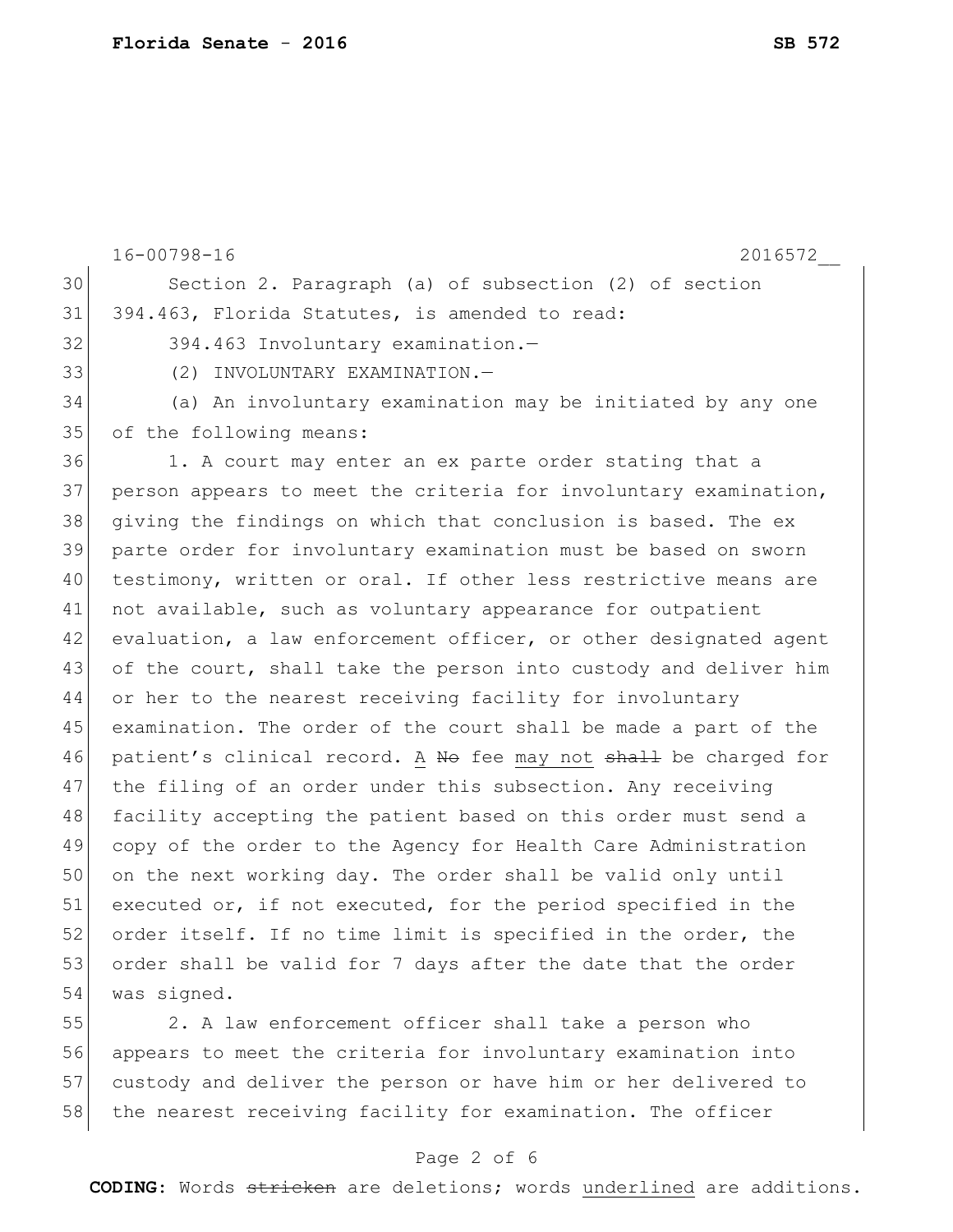|    | $16 - 00798 - 16$<br>2016572                                     |
|----|------------------------------------------------------------------|
| 59 | shall execute a written report detailing the circumstances under |
| 60 | which the person was taken into custody, and the report shall be |
| 61 | made a part of the patient's clinical record. Any receiving      |
| 62 | facility accepting the patient based on this report must send a  |
| 63 | copy of the report to the Agency for Health Care Administration  |
| 64 | on the next working day.                                         |
| 65 | 3. A physician, physician assistant, clinical psychologist,      |
| 66 | psychiatric nurse, mental health counselor, marriage and family  |
| 67 | therapist, or clinical social worker, or advanced registered     |
| 68 | nurse practitioner may execute a certificate stating that he or  |
| 69 | she has examined a person within the preceding 48 hours and      |
| 70 | finds that the person appears to meet the criteria for           |
| 71 | involuntary examination and stating the observations upon which  |
| 72 | that conclusion is based. If other less restrictive means are    |
| 73 | not available, such as voluntary appearance for outpatient       |
| 74 | evaluation, a law enforcement officer shall take the person      |
| 75 | named in the certificate into custody and deliver him or her to  |
| 76 | the nearest receiving facility for involuntary examination. The  |
| 77 | law enforcement officer shall execute a written report detailing |
| 78 | the circumstances under which the person was taken into custody. |
| 79 | The report and certificate shall be made a part of the patient's |
| 80 | clinical record. Any receiving facility accepting the patient    |
| 81 | based on this certificate must send a copy of the certificate to |
| 82 | the Agency for Health Care Administration on the next working    |
| 83 | day.                                                             |
| 84 | Section 3. Paragraph (a) of subsection (3) of section            |
| 85 | 39.407, Florida Statutes, is amended to read:                    |

86 39.407 Medical, psychiatric, and psychological examination 87 and treatment of child; physical, mental, or substance abuse

### Page 3 of 6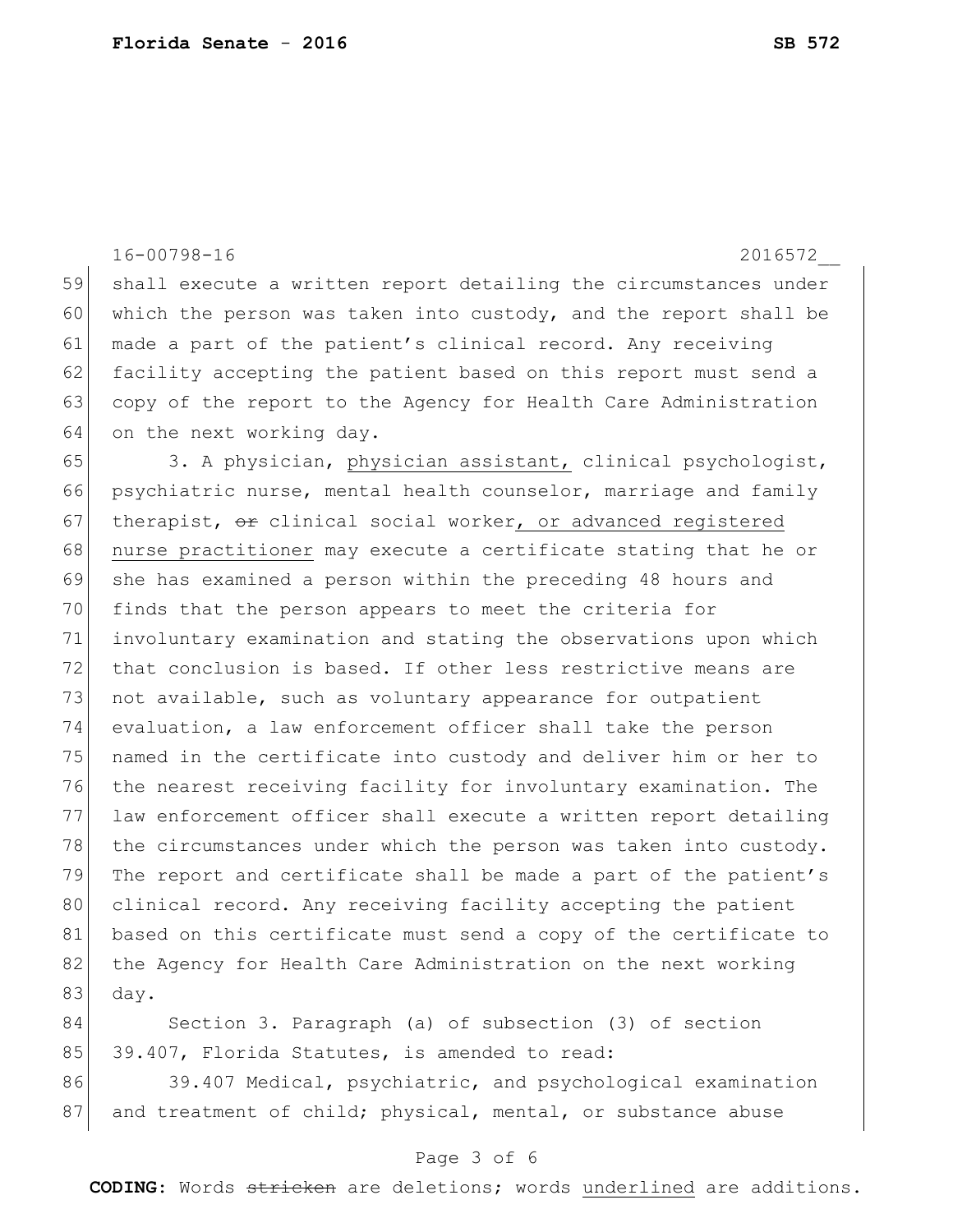16-00798-16 2016572\_\_ 88 examination of person with or requesting child custody.-89 (3)(a)1. Except as otherwise provided in subparagraph  $(b)$ 1. 90 or paragraph (e), before the department provides psychotropic 91 medications to a child in its custody, the prescribing physician 92 shall attempt to obtain express and informed consent, as defined 93 in s. 394.455(10) s. 394.455(9) and as described in s. 94 394.459(3)(a), from the child's parent or legal guardian. The 95 department must take steps necessary to facilitate the inclusion 96 of the parent in the child's consultation with the physician. 97 However, if the parental rights of the parent have been 98 terminated, the parent's location or identity is unknown or 99 cannot reasonably be ascertained, or the parent declines to give 100 express and informed consent, the department may, after 101 consultation with the prescribing physician, seek court 102 authorization to provide the psychotropic medications to the 103 child. Unless parental rights have been terminated and if it is 104 possible to do so, the department shall continue to involve the 105 parent in the decisionmaking process regarding the provision of 106 psychotropic medications. If, at any time, a parent whose 107 parental rights have not been terminated provides express and 108 informed consent to the provision of a psychotropic medication, 109 the requirements of this section that the department seek court 110 authorization do not apply to that medication until such time as 111 the parent no longer consents. 112 2. Any time the department seeks a medical evaluation to

 determine the need to initiate or continue a psychotropic medication for a child, the department must provide to the evaluating physician all pertinent medical information known to 116 the department concerning that child.

#### Page 4 of 6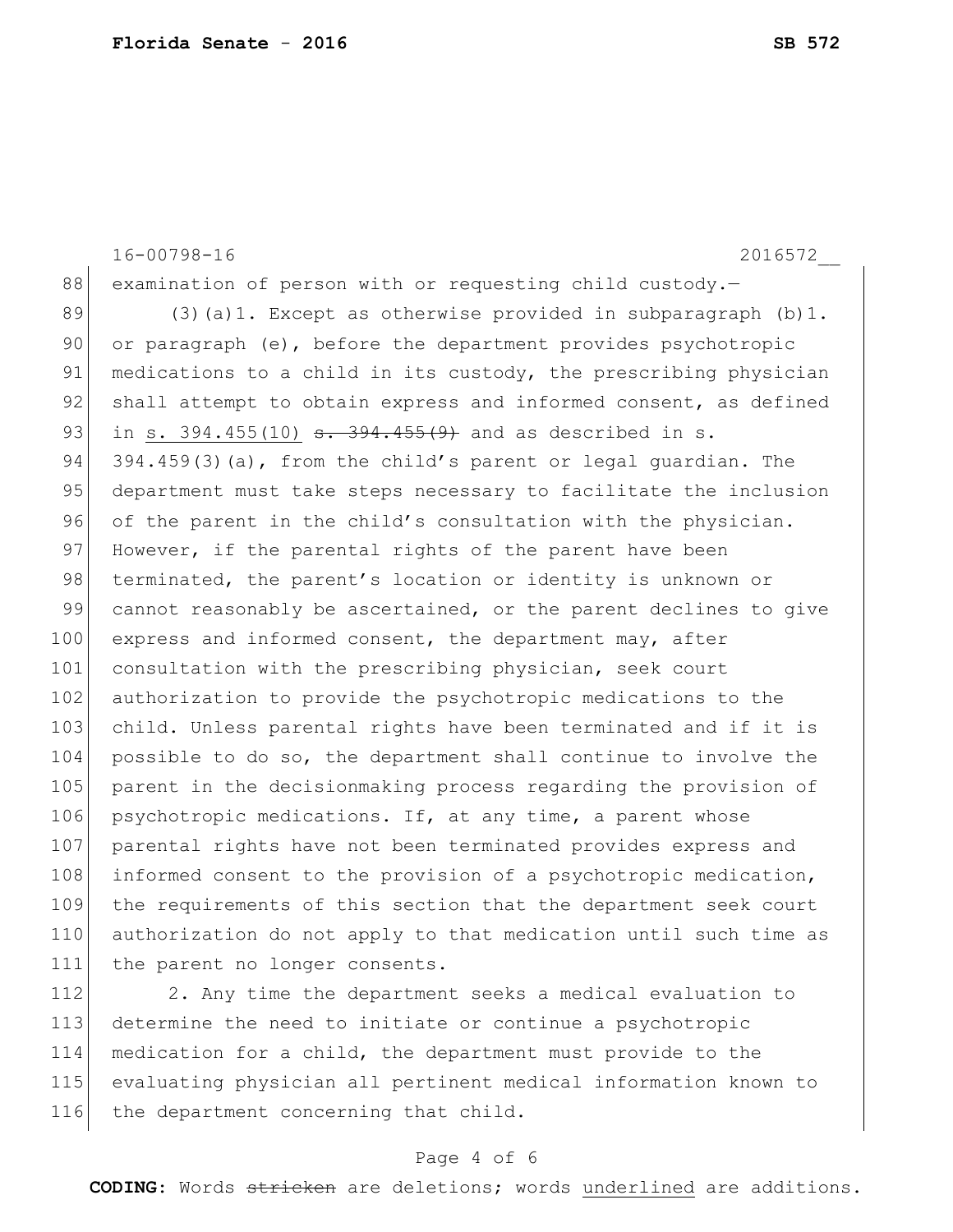|     | $16 - 00798 - 16$<br>2016572                                                |
|-----|-----------------------------------------------------------------------------|
| 117 | Section 4. Paragraphs (a) and (c) of subsection (3) of                      |
| 118 | section 394.495, Florida Statutes, are amended to read:                     |
| 119 | 394.495 Child and adolescent mental health system of care;                  |
| 120 | programs and services.-                                                     |
| 121 | (3) Assessments must be performed by:                                       |
| 122 | (a) A professional as defined in s. $394.455(3)$ , $(5)$ , $(22)$ ,         |
| 123 | $(25)$ , or $(26)$ <del>s. 394.455(2), (4), (21), (23), or (24)</del> ;     |
| 124 | (c) A person who is under the direct supervision of a                       |
| 125 | professional as defined in s. $394.455(3)$ , $(5)$ , $(22)$ , $(25)$ , or   |
| 126 | $(26)$ <del>s. 394.455(2), (4), (21), (23), or (24)</del> or a professional |
| 127 | licensed under chapter 491.                                                 |
| 128 | Section 5. Subsection (5) of section 394.496, Florida                       |
| 129 | Statutes, is amended to read:                                               |
| 130 | 394.496 Service planning.-                                                  |
| 131 | (5) A professional as defined in $s. 394.455(3)$ , $(5)$ , $(22)$ ,         |
| 132 | $(25)$ , or $(26)$ <del>s. 394.455(2), (4), (21), (23), or (24)</del> or a  |
| 133 | professional licensed under chapter 491 must be included among              |
| 134 | those persons developing the services plan.                                 |
| 135 | Section 6. Subsection (6) of section 394.9085, Florida                      |
| 136 | Statutes, is amended to read:                                               |
| 137 | 394.9085 Behavioral provider liability.-                                    |
| 138 | (6) For purposes of this section, the terms "detoxification                 |
| 139 | services," "addictions receiving facility," and "receiving                  |
| 140 | facility" have the same meanings as those provided in ss.                   |
| 141 | 397.311(22)(a)4., 397.311(22)(a)1., and 394.455(28) 394.455(26),            |
| 142 | respectively.                                                               |
| 143 | Section 7. Paragraph (b) of subsection (1) of section                       |
| 144 | 409.972, Florida Statutes, is amended to read:                              |
| 145 | 409.972 Mandatory and voluntary enrollment.-                                |
|     |                                                                             |

# Page 5 of 6